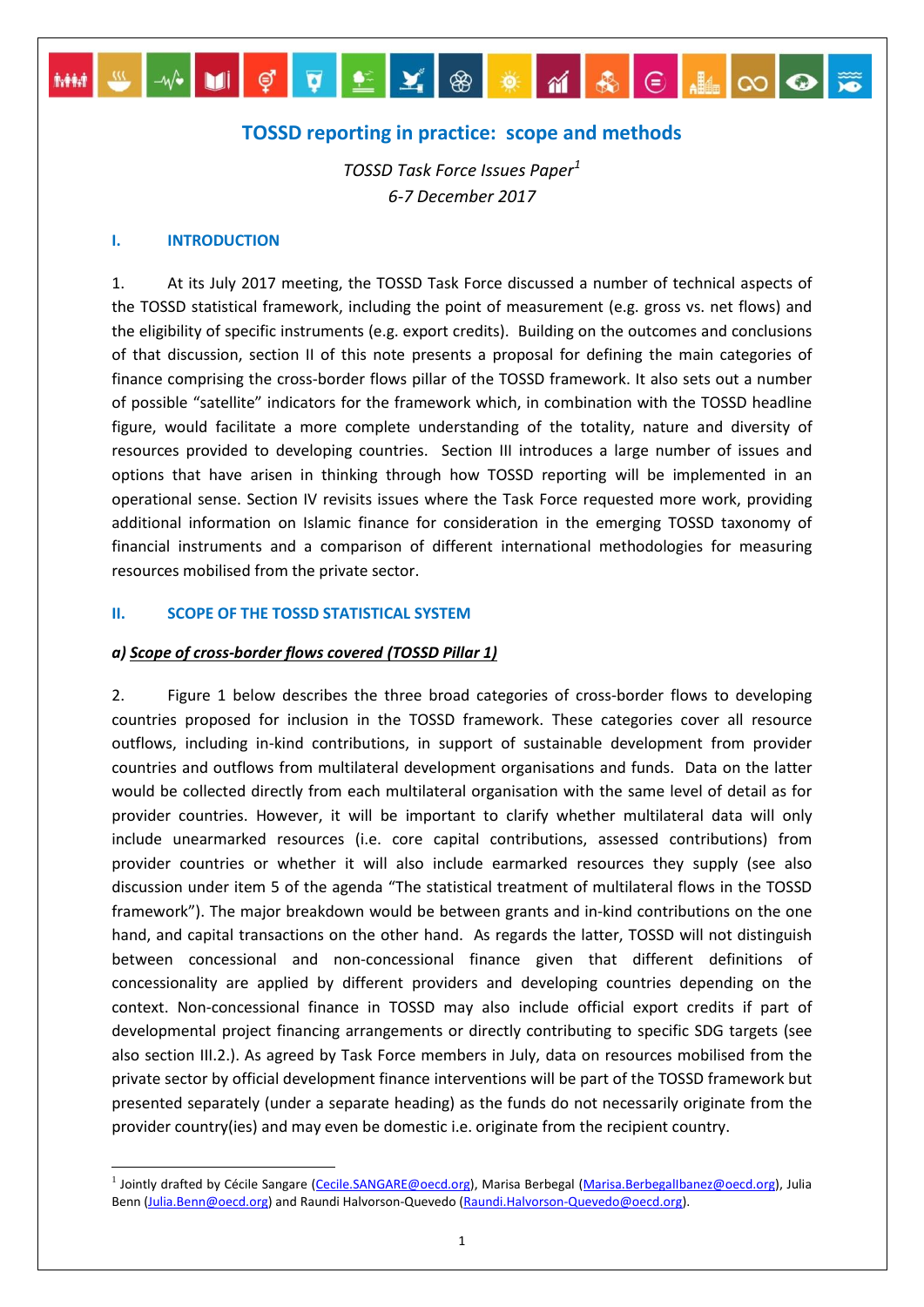|                                                   | <b>TOSSD Framework</b>                                                                                                                    |                                                |
|---------------------------------------------------|-------------------------------------------------------------------------------------------------------------------------------------------|------------------------------------------------|
|                                                   | from provider countries                                                                                                                   | from multilateral agencies and<br>pooled funds |
| A. Grants                                         | Grants, technical assistance                                                                                                              |                                                |
| <b>B. Capital flows</b>                           | Debt instruments and equity<br>investments                                                                                                | Debt instruments and equity<br>investments     |
|                                                   | Including officially supported export<br>٠<br>credits incorporated in<br>developmental project financing<br>arrangements.                 |                                                |
| C. Resources mobilised from<br>the private sector | Resources mobilised from the private sector through official interventions,<br>regardless of the country of origin of the funds mobilised |                                                |
| TOSSD TOTAL, gross (A+B+C)                        |                                                                                                                                           |                                                |

# **Figure 1. Overview of cross-border flows to developing countries covered in TOSSD (pillar 1)**

# **Figure 2. Overview of satellite indicators (cross-border flows beyond TOSSD)**

| <b>Official sources</b>                                                                                     |                                                            |  |
|-------------------------------------------------------------------------------------------------------------|------------------------------------------------------------|--|
| D. Officially supported export<br>credits (not part of a<br>developmental project<br>financing arrangement) | Direct export credits<br>Guaranteed/insured export credits |  |
| E. Short-term trade finance for<br>development                                                              | Short-term trade finance by MDBs                           |  |
| <b>Private sources</b>                                                                                      |                                                            |  |
| F. Private philanthropy for<br>development                                                                  | Donations from private philanthropic foundations           |  |
| G. Other private donations                                                                                  | E.g. Non-governmental Organisations (NGOs)                 |  |
| H. Private flows at market<br>terms, including FDI                                                          | Worldwide FDI and Portfolio investments                    |  |
| I. Remittances                                                                                              | Worldwide personal remittances                             |  |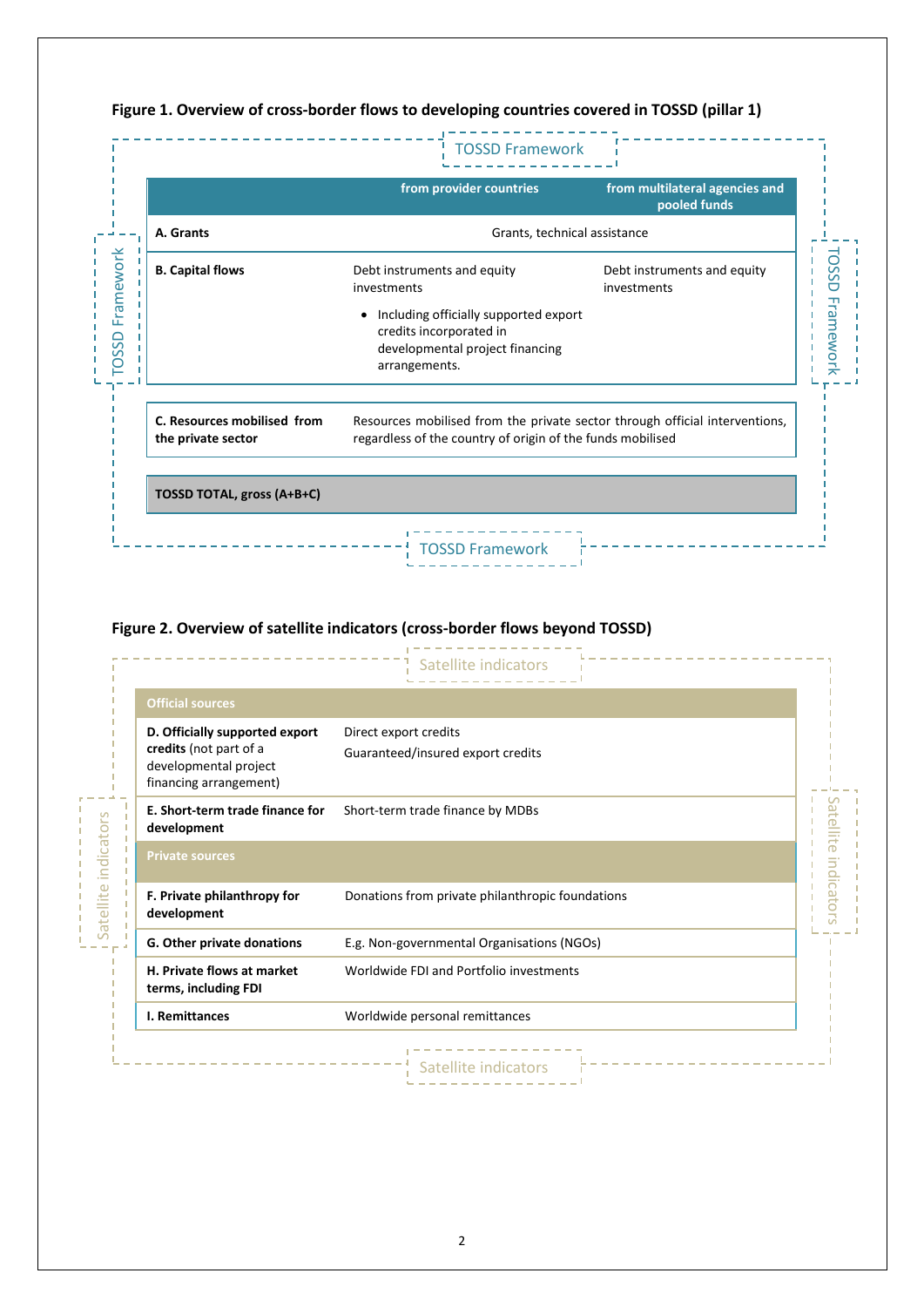# *b) Satellite indicators*

3. Figure 1 suggests a number of additional indicators that could usefully complement the TOSSD framework by broadening the picture of developing countries' total resource receipts. These *"satellite indicators"* would mainly relate to private flows, including philanthropic resources, remittances and foreign direct investment (FDI). For the official sector, two satellite indicators are proposed: one capturing officially supported export credits and the other capturing short-term trade finance provided by multilateral development banks (MDBs). The satellite indicators could be derived from existing data in the international system (see section III.1). However, it is unlikely that the data collected for these additional indicators will be comparable with TOSSD figures – the data are not disaggregated, making it difficult to identify operations aligned with the SDG targets (for example, Foreign Direct Investment and remittances data cover only aggregates by recipient/receiving country). Consequently, these indicators should rather be seen as complementary information to compare TOSSD with other resource flows on a relative, "order of magnitude" basis.

# **Issues for discussion**

- *Do members agree with the proposed scope of the TOSSD framework (A+B+C)?*
- *Members' comments and suggestions are also invited regarding the relevance and completeness of the proposed satellite indicators.*

#### **III. REPORTING IN PRACTICE**

#### *a) Data sources*

4. All cross-border flows included in the TOSSD framework (A, B and C in Figure 1) will be reportable at the activity level by the provider countries or multilateral institutions organising/managing the activity<sup>2</sup>. Confidential information linked to some TOSSD activities (e.g. company names) will need to be filtered out upstream by the data providers themselves.

5. Where appropriate, data for the TOSSD satellite indicators proposed in section II will be sourced from the IMF or World Bank (e.g. FDI and remittances). For some satellite indicators it may be possible to use other international data sources that cover more qualitative and granular data (e.g. official export credits, short-term trade finance from MDBs, and private philanthropy for development).

#### *b) Point of measurement*

6. At the July Task Force meeting, members agreed that TOSSD data will be collected on both a commitment and a disbursement basis. In addition, members were asked whether information on reflows was required in order to establish a complete and transparent picture of cross-border flows and to make it possible to compare TOSSD flows across countries. There was an emerging consensus that information on both flows and reflows would be necessary, but that the headline figure for TOSSD should be on a gross basis. Furthermore, it was agreed that the Secretariat would carry out

 2 See TOSSD Task Force dinner discussion note "A first discussion on who will report, and how TOSSD reporting might be carried out".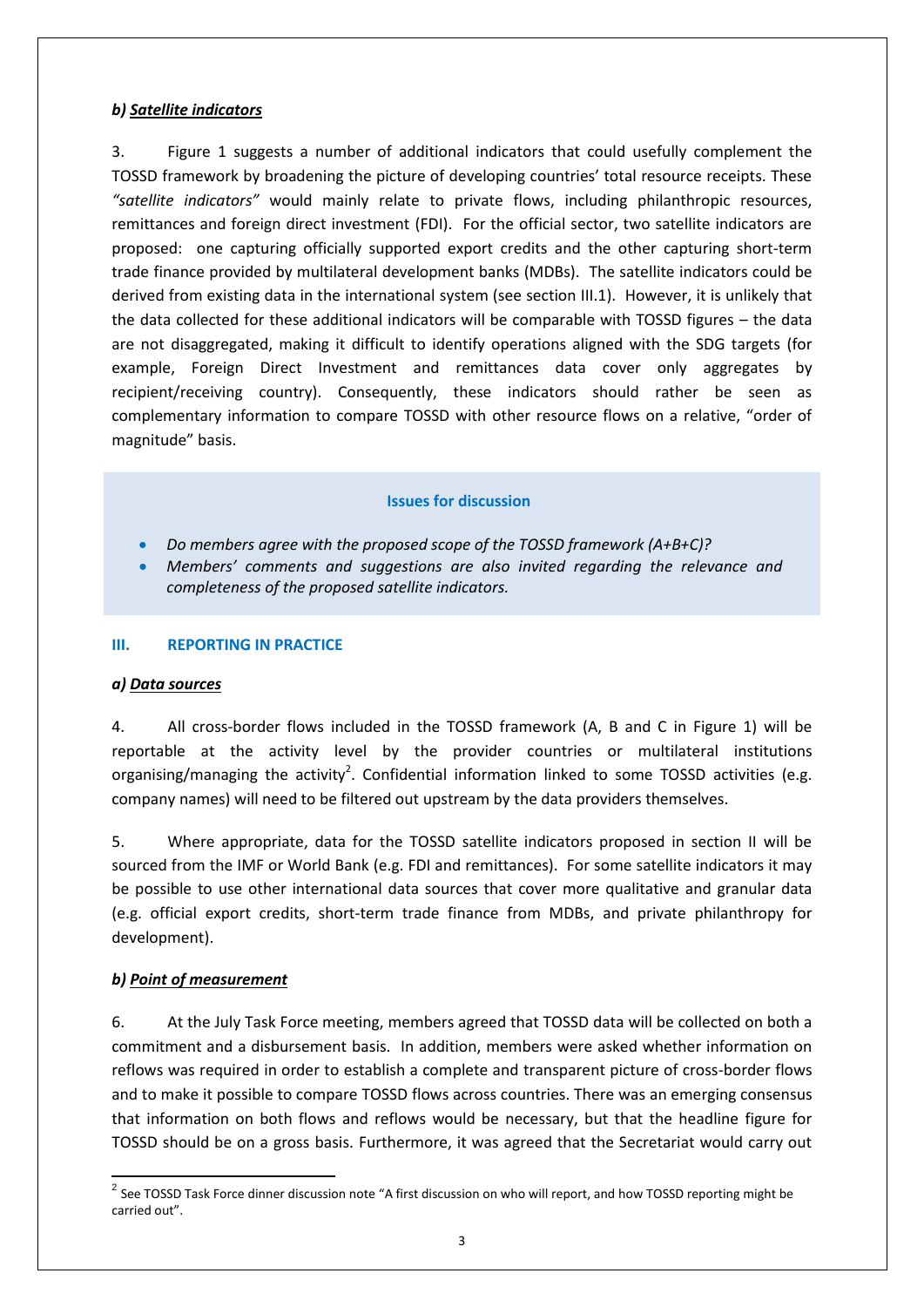additional analyses regarding the use of TOSSD data by different actors and for different purposes in developing a concrete proposal in this regard. The Secretariat has therefore conducted an analysis of the usefulness of gross and net data by TOSSD user categories (i.e. government agencies and citizens in provider and recipient countries, development co-operation analysts and researchers). The first results of this analysis indicated that all user categories would be interested in having TOSSD figures on both a gross and net basis. Gross figures are critical to help provider countries monitor and assess in real time their national development co-operation policy and how it compares to the efforts of other providers. Gross figures are useful for recipient countries since they capture the actual volume of external development co-operation made available and can inform budget planning and liquidity assessments. Net figures are also considered useful, as they can provide insights about the impact of TOSSD resources on the overall financial situation of developing countries. In the light of these findings, it is suggested that the TOSSD headline figures be presented on a gross basis but that information on reflows be also collected whenever possible for transparency and analytical purposes.

7. During the July meeting the issue of the risk of incentivising short-term investments by counting reinvested earnings more than once was raised. If TOSSD is counted on both a gross and a net basis, then there is no risk of double-counting reinvested earnings since reflows from investments would be counted as negative flows. However, when information on reflows is not provided, there could indeed be a risk of double-counting.

# **Box 1. Operational definitions of commitments and disbursements (source: OECD-DAC Reporting Directives)**

*A commitment is a firm written obligation by a government or official agency, backed by the appropriation or availability of the necessary funds, to provide resources of a specified amount under specified financial terms and conditions and for specified purposes for the benefit of a recipient country. Commitments are considered to be made at the date a loan or grant agreement is signed or the obligation is otherwise made known to the recipient.* 

*A disbursement is the placement of resources at the disposal of a recipient country or intermediary institution (e.g. NGO). Disbursement may be measured in various ways at different stages of the transfer process. For financial loans and grants, subject to the availability of the necessary records, preference should be given to the stage closest to balance of payments treatment, e.g.: the payment by the source agency for goods to be shipped (or other payments to a third party on behalf of the recipient); the placement of funds at the recipient's disposal in an account in the provider country, in the recipient country or in a third country.*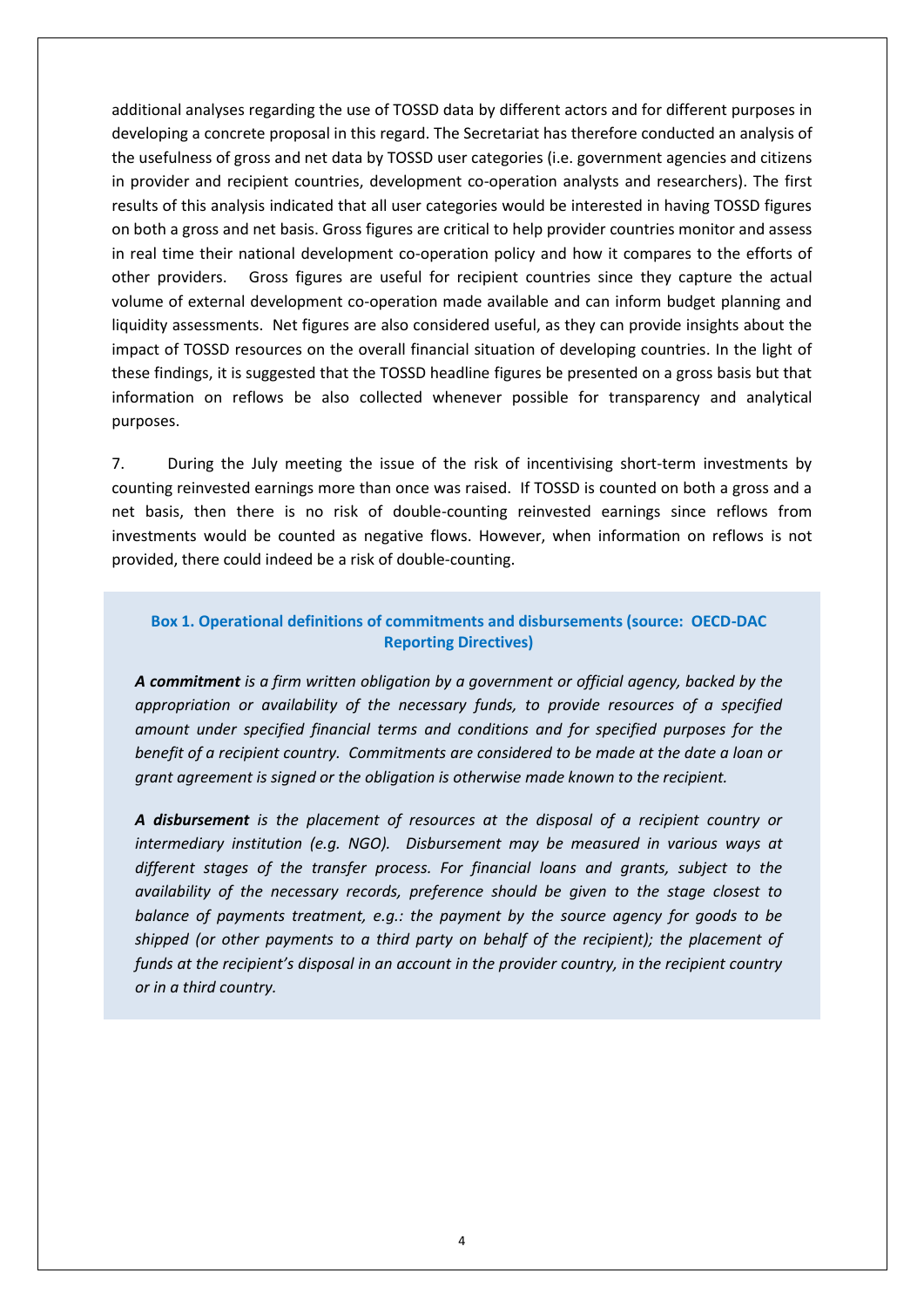# *c) Maturities covered*

8. It is proposed that TOSSD data be collected in conformity with balance of payments principles (thus aligning with other international practices and standards) which implies that, in the case of capital transactions, only instruments with a maturity exceeding one year would be reportable. This would facilitate data reconciliation with countries' balance of payments statistics.

9. However, while development co-operation projects (e.g. large infrastructure facilities) require generally long-term financing mechanisms, access to short-term finance is also critical. For example, the lack of access to short-term trade finance for some countries often results in missed opportunities to use trade as an engine for development, particularly regarding investments in enterprise-based productive capacity. The Addis Ababa Action Agenda (para. 81) acknowledged that development banks have a role to play in providing and increasing market-oriented trade finance and therefore called on them to examine ways to address market failures associated with trade finance.

## **Issues for discussion**

- *Do members agree that the TOSSD framework should mainly focus on medium and longterm operations (more than one year) to be compatible with other existing standards?*
- *Should TOSSD also include short-term (less than one year) operations from multilateral organisations aiming at supporting the SDGs, such as short-term trade finance? If so, what should be the criteria for short-term capital flows to be included? If not, should short-term capital flows relevant to the SDGs be nevertheless part of the TOSSD satellite indicators?*

# *d) Currency used for reporting purposes*

10. In general, it is easier for data providers to report in the currency in which the transaction takes place. However, for consolidated data presentations (the headline TOSSD figure, satellite indicators) it will be important to clarify which currency would be the most appropriate to use. While most statistics on financing for development are presented in United States dollar equivalents, some alternatives exist and could be envisaged to limit the impact of fluctuating exchange rates (e.g. IMF Special Drawing Rights, which represent a basket of currencies consisting of the USD, the euro, the Chinese renminbi, the Japanese yen, and the British pound sterling).

#### **Issues for discussion**

*Do members agree that the currency used for reporting purposes should be the currency in which the transaction takes place? What currency unit would be best/most appropriate for TOSSD statistical presentation purposes?*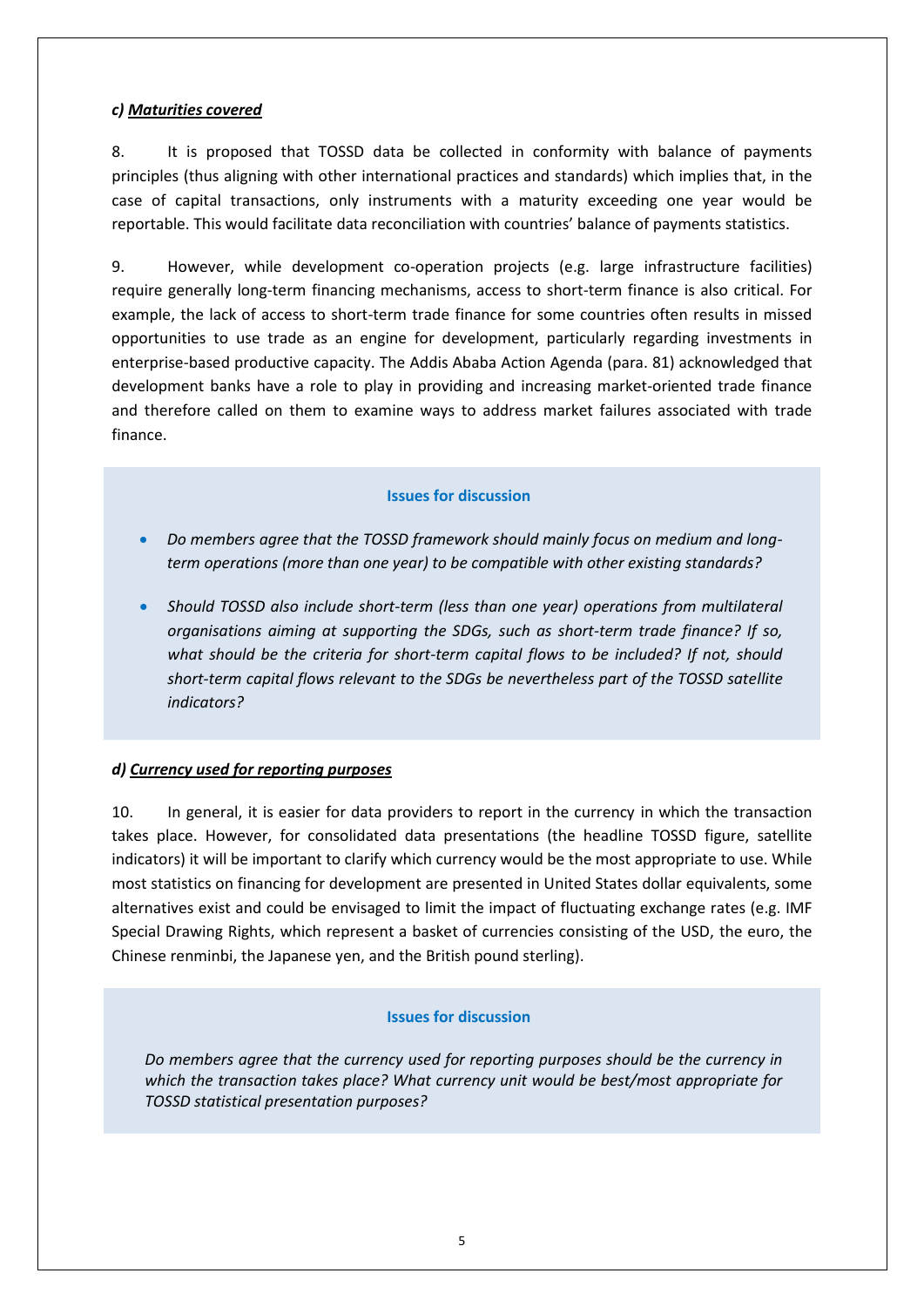## *e) Reporting tools and methods*

11. It is proposed that reporters use a single file format to report on TOSSD resources (A, B and C in Figure 1), including the resources mobilised through their interventions. For transparency purposes, data would be reportable at the activity level, although not all data fields of the TOSSD reporting format would necessarily be filled for all types of financial instruments. Thus, a certain level of aggregation in the information provided would be possible.

12. A draft TOSSD Reporting Form has been developed and is presented in this document as the possible reporting format that data providers would use when reporting TOSSD cross-border flows (see Figure 3). It builds on existing requirements used in the DAC-CRS statistical system and International Aid Transparency Initiative (i.e. CRS++ item-level reporting and Busan-common format). Reporting would be carried out electronically using a spreadsheet where each column would correspond to one data field and each row to one activity.

13. The proposed form comprises four sections:

- Section A identifies the activity: identification numbers to link different components (a loan, a guarantee, an equity stake) of an investment activity or project together, thereby facilitating database management and the tracking of project implementation over time (commitment, disbursements, etc.).
- Section B requests basic data on the activity, including a brief description of the activity, sector of destination, recipient, modality, and implementing agency (channel of delivery).
- Section C requests supplementary data. It includes information on the specific geographical area and whether the transaction reported is part of a broader financing arrangement (e.g. blended or project finance schemes, PPPs, etc.). It could also include information about whether the activity complies with specific international standards and/or disciplines.<sup>3</sup>
- Section D groups all volume data related to the activity including commitments, gross disbursements, loan repayments, and the amount of resources mobilised from the private sector.

#### **Issues for discussion**

- *Do members have any views on the reporting tools and methods proposed in this section?*
- *Is anything missing, or unclear?*

1

*Should ISO codes be used in identifying provider institutions?*

<sup>&</sup>lt;sup>3</sup> The Task Force will discuss whether and how the TOSSD measurement system could incorporate information about compliance with international standards during item 6 of the annotated agenda (see "Possible approaches for associating international standards and disciplines with the TOSSD statistical system").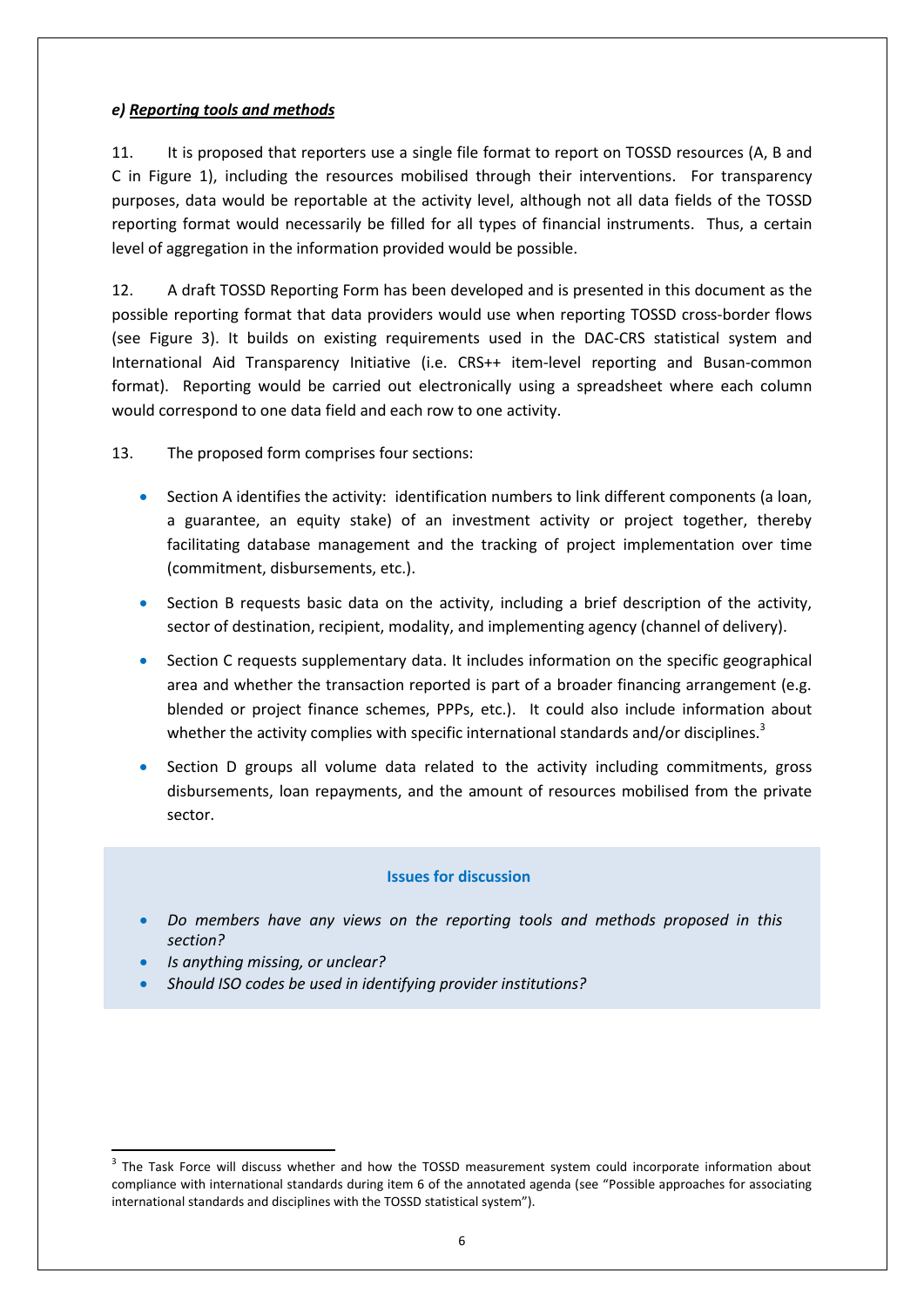# **Figure 3. Activity-level Reporting Form for TOSSD cross-border flows to developing countries**

| <b>Reporting Items</b>                                 | <b>Clarifications</b>                                                                                                                                      |  |  |  |
|--------------------------------------------------------|------------------------------------------------------------------------------------------------------------------------------------------------------------|--|--|--|
| A. Identification data                                 |                                                                                                                                                            |  |  |  |
| 1. Reporting year                                      | Year for which data are reported (e.g. reporting in 2017 on 2016 flows).                                                                                   |  |  |  |
| 2. Reporting                                           | Each reporting country or multilateral organisation could have its own code (e.g. ISO                                                                      |  |  |  |
| country/organisation                                   | code, to be discussed).                                                                                                                                    |  |  |  |
| 3. Extending agency                                    | The extending agency is the government entity (central, state or local government                                                                          |  |  |  |
|                                                        | agency or department) financing the activity from its own budget. The agency has                                                                           |  |  |  |
|                                                        | budget responsibility and controls the activity for its own account.                                                                                       |  |  |  |
| 4. Provider project number                             | The project number field facilitates tracking activities in provider institutions' internal                                                                |  |  |  |
|                                                        | databases which may be necessary, for example, to respond to requests to verify the                                                                        |  |  |  |
|                                                        | data regarding certain reported activities.                                                                                                                |  |  |  |
| 5. TOSSD ID Number                                     | In addition to their own project number, for each transaction, reporters could                                                                             |  |  |  |
|                                                        | include a TOSSD ID number. The TOSSD ID number ensures the uniqueness of each                                                                              |  |  |  |
|                                                        | transaction in the database, and possibly the link between original commitments                                                                            |  |  |  |
|                                                        | across more than one reporting provider and subsequent disbursements over several                                                                          |  |  |  |
|                                                        | years or between different components of the same project. The format needs to be                                                                          |  |  |  |
|                                                        | common to all providers and could be set at ten digits: YYYYxxxxxx.                                                                                        |  |  |  |
| <b>B. Basic data</b>                                   |                                                                                                                                                            |  |  |  |
| 6. TOSSD recipient country                             | Each recipient country could have its own code (e.g. ISO codes, to be discussed).                                                                          |  |  |  |
| 7. Channel of delivery                                 | The channel of delivery is the first implementing partner. It is the entity that has                                                                       |  |  |  |
|                                                        | implementing responsibility over the funds and is normally linked to the extending                                                                         |  |  |  |
|                                                        | agency by a contract or other binding agreement, and is directly accountable to it.                                                                        |  |  |  |
| 8. Type of resource flow                               | A distinction will be made between official and officially supported activities, i.e.                                                                      |  |  |  |
|                                                        | resources mobilised from the private sector).                                                                                                              |  |  |  |
| 9. Type of finance                                     | For discussion under section III.1 of this document.                                                                                                       |  |  |  |
| 10. Modality                                           | A distinction will be made between various development co-operation modalities (to                                                                         |  |  |  |
|                                                        | be developed).                                                                                                                                             |  |  |  |
| 11. Short description/Project title                    | Maximum 150 characters in English, French or Spanish (over time the aspiration will                                                                        |  |  |  |
|                                                        | be to collect this information in all UN languages). The official project title can be                                                                     |  |  |  |
|                                                        | used as a description as long as it does not contain abbreviations.<br>Classification and codes to be developed.                                           |  |  |  |
| 12. Sector/Purpose code                                |                                                                                                                                                            |  |  |  |
| C. Supplementary data<br>14. Standards and disciplines | For discussion under item 6 of the meeting agenda.                                                                                                         |  |  |  |
|                                                        | To be discussed at a later stage.                                                                                                                          |  |  |  |
| 15. SDG focus (multiple choice)                        |                                                                                                                                                            |  |  |  |
| 16. Co-financing arrangements                          | Descriptive information, if applicable, on the broader co-financing arrangements                                                                           |  |  |  |
|                                                        | such as the name of the public and private co-financiers, the type of co-financing<br>arrangements (syndication, investment funds, project finance, etc.). |  |  |  |
|                                                        | D. Volume data (Amounts in thousands, to be adjusted in the light of some currencies if needed)                                                            |  |  |  |
| 17. Currency                                           | For discussion under section II.3 of this document.                                                                                                        |  |  |  |
| 18. Amounts committed                                  | New amounts committed during the reporting year, i.e. the face value of the activity.                                                                      |  |  |  |
|                                                        |                                                                                                                                                            |  |  |  |
| 19. Amounts extended                                   | Amount disbursed during the reporting year.                                                                                                                |  |  |  |
|                                                        |                                                                                                                                                            |  |  |  |
| 20. Amounts received                                   | Amounts received covers recoveries on grants, amortisation of loans and gains or                                                                           |  |  |  |
|                                                        | losses from equity sales (a positive amount means that the donor country has made                                                                          |  |  |  |
|                                                        | capital gains; a negative amount means it has suffered capital losses). Amortisation                                                                       |  |  |  |
|                                                        | relates to principal payments received from the borrowing country during the                                                                               |  |  |  |
|                                                        | reporting year, including any payments of arrears of principal.                                                                                            |  |  |  |
| 21. Leveraging mechanism                               |                                                                                                                                                            |  |  |  |
| 22. Amount mobilised                                   | For discussion under section III.2 of this document.                                                                                                       |  |  |  |
| 23. Origin of the funds mobilised                      |                                                                                                                                                            |  |  |  |
| For loans only                                         |                                                                                                                                                            |  |  |  |
| 24. Maturity                                           | Repayment period in months.                                                                                                                                |  |  |  |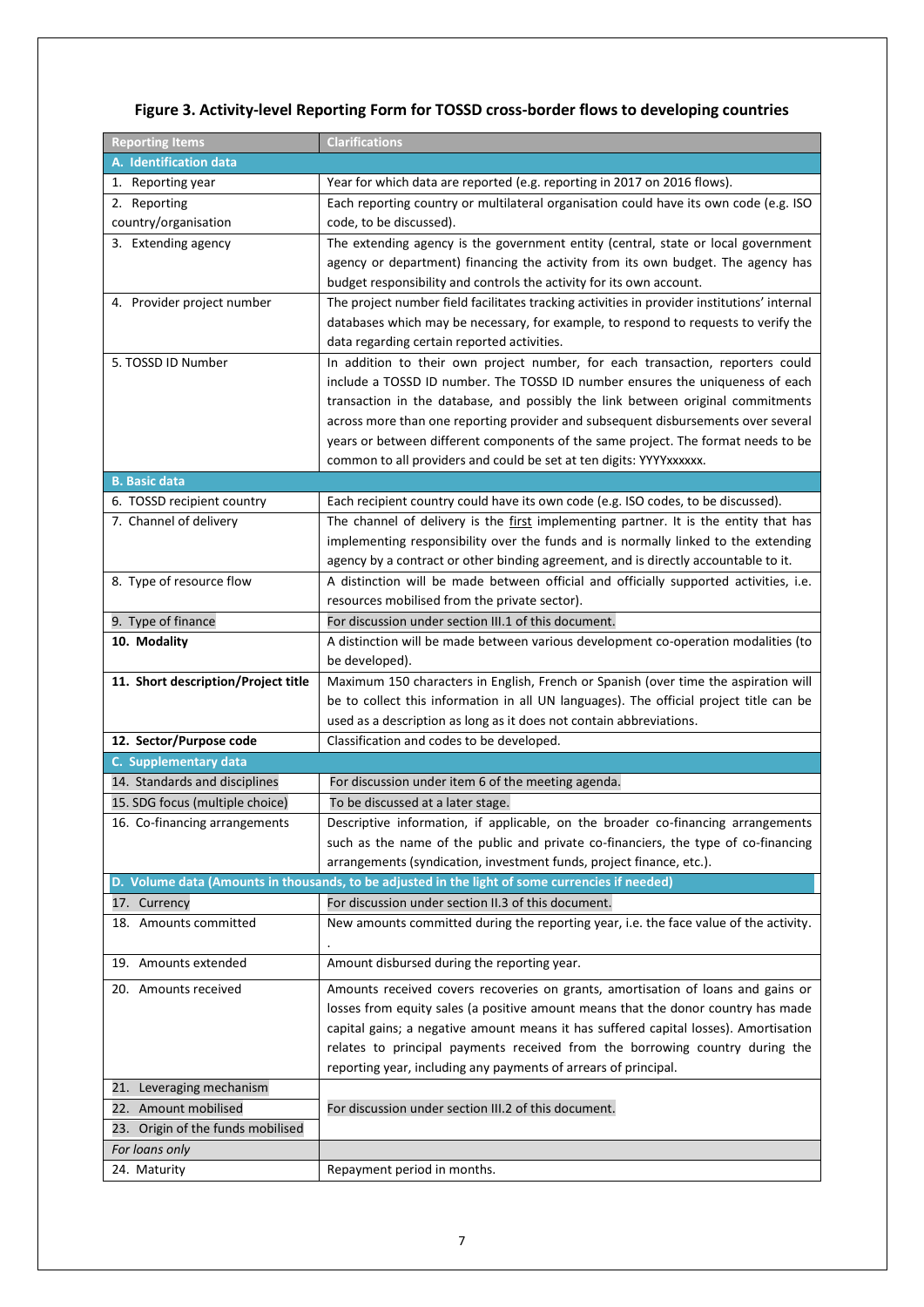# **IV. FOLLOW-UP ON ACTION POINTS FROM THE JULY TASK FORCE MEETING: TAXONOMY OF FINANCIAL INSTRUMENTS AND MOBILISATION**

## *a) Taxonomy of financial instruments*

14. At the July Task Force meeting, the Secretariat introduced the recently updated OECD taxonomy of financial instruments and invited members to consider whether they found it sufficiently developed and appropriate in order to use it in the TOSSD statistical framework. In general, Task Force members considered the taxonomy helpful as a starting point for TOSSD data presentations. However, they also suggested that further work be carried out to a) better reflect in the classification the different instruments included in Islamic finance, and if necessary b) better align it to the classification system developed by the European statisticians' community, in particular on financial intermediation tools.

## **Islamic Finance**

15. When updating its classification of financial instruments, the OECD had engaged with development finance experts in the Islamic Development Bank and the United Arab Emirates to carry out a first analysis on Islamic finance and make sure that the new classification would also cover the financial characteristics of these instruments. A first step was to establish a mapping of the main Islamic finance instruments (see Box 2) and to assess the nature of the financial contracts made between provider and recipient institutions. This work led to including a category for "assetbacked securities" (see Annex) in the taxonomy to reflect the financial characteristics of Sukuk, a frequently used financial instrument in Islamic finance. For the other Islamic finance instruments identified in the mapping, it was concluded that the existing taxonomy categories for loans, equities and guarantees/insurance were sufficient to capture their main financial features.

16. However, the classification does not explicitly make reference to Islamic finance as such given that it aims at classifying the variety of financial instruments used for development according to common contractual characteristics while avoiding introducing any other kind of considerations (e.g. developmental, cultural, etc.). In order to preserve the integrity of each dimension in the system, the Secretariat would suggest that any information beyond the contractual characteristics of the instrument underpinning an intervention/activity be tracked through separate dimensions.

17. Accordingly, in order to facilitate the identification and classification of the main Islamic finance instruments in TOSSD, it is proposed to:

- Add a reference to Islamic finance instruments in the clarification notes of the different subcategories, where relevant, to facilitate their categorisation;
- Make use of key words (such as "Islamic finance" or "Sukuk") in the project description to facilitate tracking of this information.

# **Alignment with the classification developed by the European statisticians' community**

18. As mentioned above, members also requested the Secretariat to assess whether the OECD-DAC taxonomy of financial instruments would need to be further aligned with the classification used by the European statisticians' community, in particular in the European System of Accounts (ESA). One particular area of interest mentioned at the July meeting was the treatment of financial intermediation.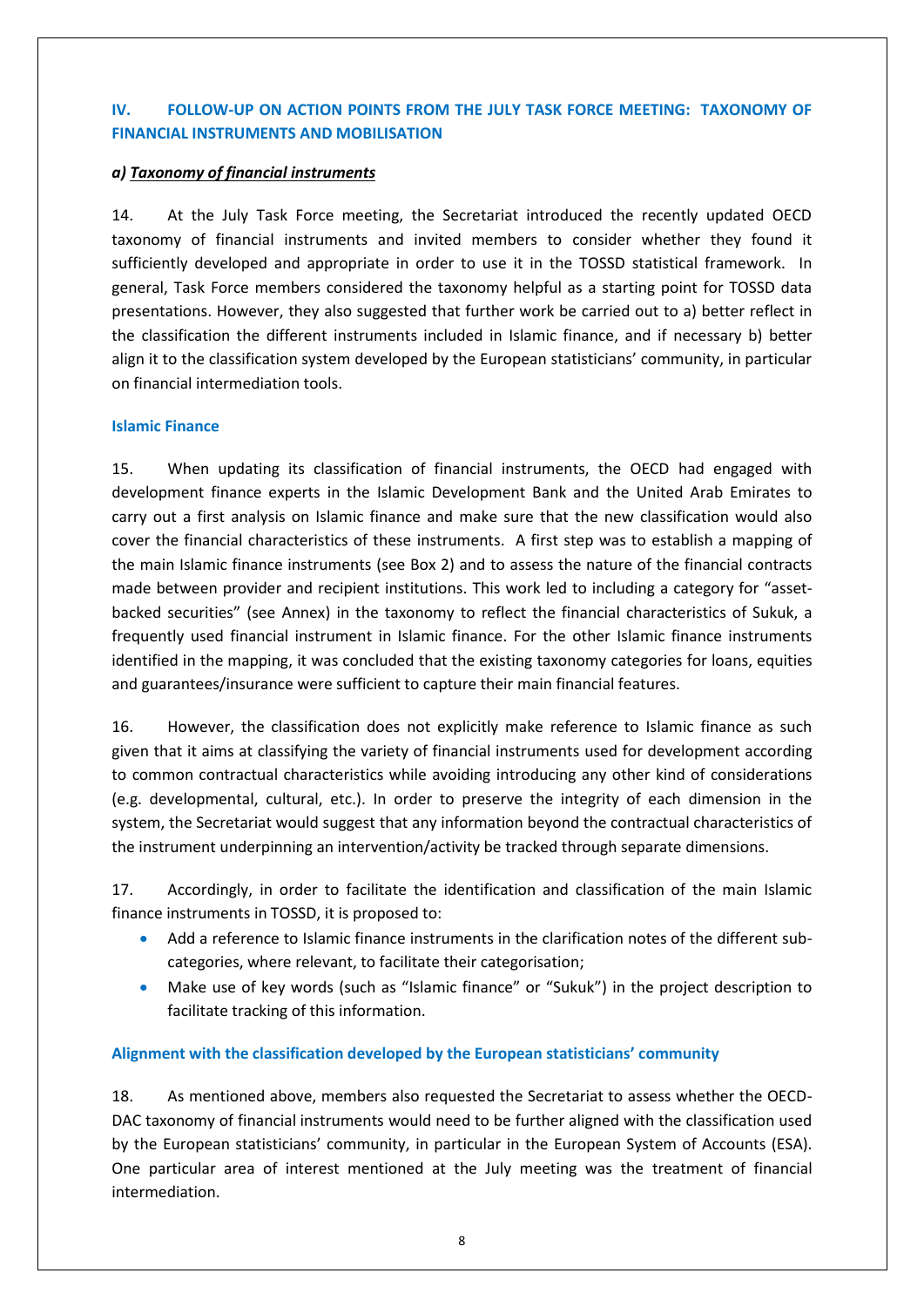19. The Secretariat has therefore reviewed the ESA classification of financial instruments<sup>4</sup> and as well the National System of Accounts (NSA)<sup>5</sup> classification given the international focus of the TOSSD measurement framework. First conclusions suggest that the OECD-DAC classification is consistent with the one used in the ESA – and even more developed in some areas (e.g. for grant contributions which in the ESA and NSA are considered "non-financial" transactions). Therefore, at this stage it is not proposed to add further items in the taxonomy for TOSSD reporting. On the issue of financial intermediation, it is indeed relevant to consider tracking these types of institutions given their growing importance in the financing for development landscape. For the OECD and in the NSA, financial intermediation is defined as a productive activity in which an institutional unit incurs liabilities on its own account via transactions on financial markets for the purpose of acquiring financial assets: the role of financial intermediaries is to channel funds among savers, lenders and borrowers by intermediating between them. While the financial instruments used in this context are already well-covered in the OECD-DAC classification (e.g. for example debt securities including assetback securities, direct equity and shares in collective investment vehicles are covered in the OECD-DAC classification), the Task Force could consider enhancing the scope for TOSSD reporting to include different types of financial intermediaries channelling funds from the provider to the recipient. This could be captured in the "channel of delivery" field, as set out in the proposed reporting form presented in Figure 2. Financial intermediaries could be identified as banks, investment funds, pension and sovereign wealth funds – in addition to or within traditional channels such as multilateral institutions, public sector institutions and private sector institutions.

## **Issues for discussion**

- *Are there financial characteristics of Islamic finance which are not properly captured in the classification? Do members agree with the Secretariat's proposed solutions to facilitate the classification and tracking of Islamic finance in TOSSD statistics?*
- *Do members agree that the OECD-DAC classification could be used in the context of TOSSD without additional change for the time being? Do member wish to consider developing a classification of the main channels of delivery to facilitate reporting and tracking of financial intermediaries in the TOSSD framework?*

# *b) Possible criteria for assessing the TOSSD-eligibility of official export credits*

20. Task Force members agreed in July that commercially-motivated export credits would not be included in the TOSSD measure. However, they requested further work to develop eligibility criteria for export credits when they are provided in conjunction with development co-operation resources (co-financing operations) or when they clearly contribute to achieving specific sustainable development targets in developing countries.

21. An assessment of the TOSSD-eligibility of different examples of officially supported export credits is presented in Table 2 below. In this analysis, an export credit activity was considered TOSSD-eligible if:

it was extended as part of a development co-operation co-financing operation, or

<sup>1</sup> 4 [http://ec.europa.eu/eurostat/documents/3859598/5925693/KS-02-13-269-EN.PDF/44cd9d01-bc64-40e5-bd40-d17df0c69334.](http://ec.europa.eu/eurostat/documents/3859598/5925693/KS-02-13-269-EN.PDF/44cd9d01-bc64-40e5-bd40-d17df0c69334) 5 [https://unstats.un.org/unsd/nationalaccount/docs/SNA2008.pdf.](https://unstats.un.org/unsd/nationalaccount/docs/SNA2008.pdf)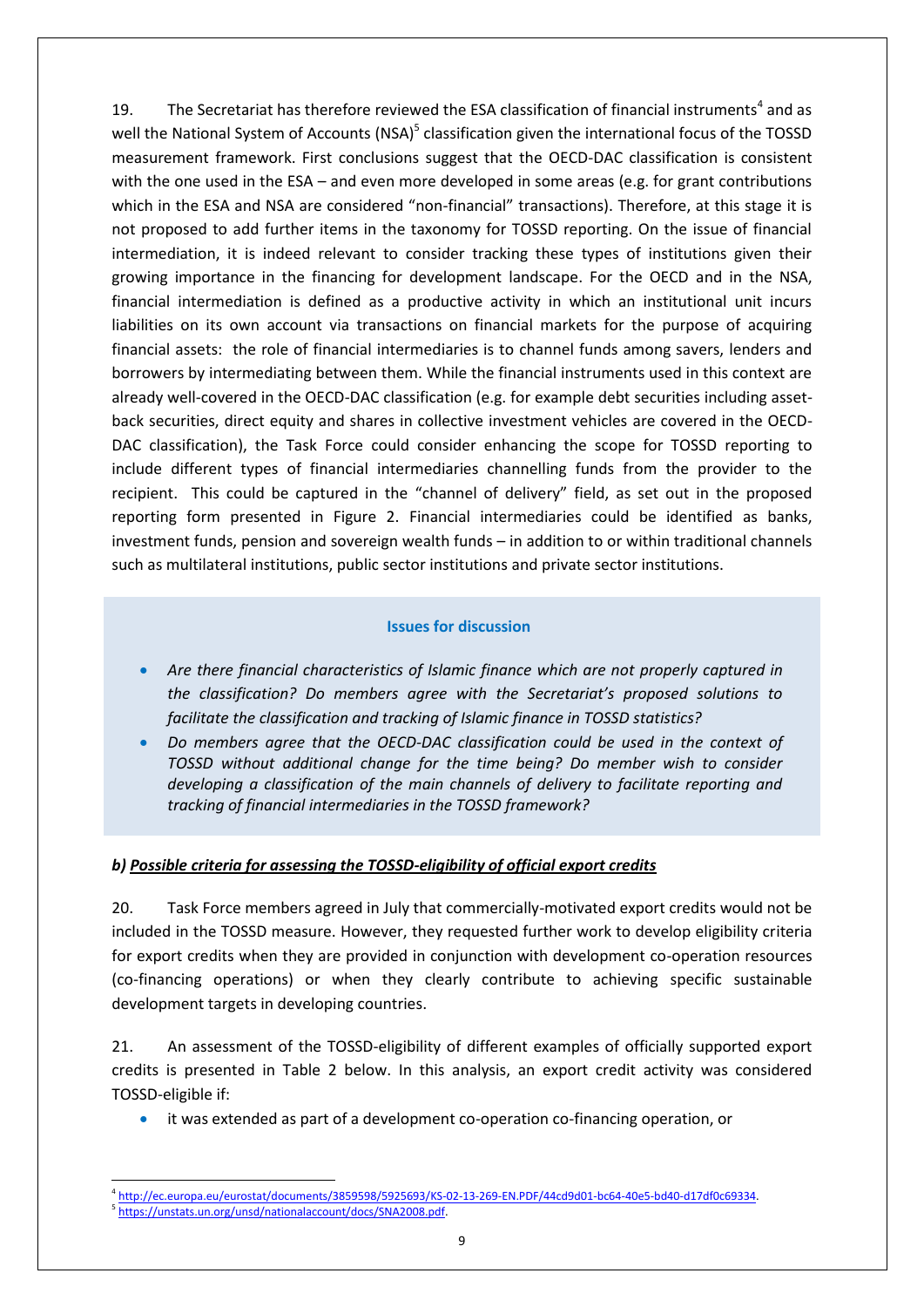• it directly contributed to a SDG target as identified in the official list of SDG targets developed and maintained by the UN Statistical Commission.

| <b>Examples</b>                                              | Co-financing with | Directly supporting    | TOSSD-      |
|--------------------------------------------------------------|-------------------|------------------------|-------------|
| (provider names have been removed for confidentiality        | development co-   | SDG targets            | eligibility |
| reasons)                                                     | operation.        |                        |             |
| SAIDABAD WATER PROJECT, PHASE II                             |                   |                        |             |
| Export credit loan to Dhaka Water Supply and Sewerage        |                   |                        |             |
| Authority (Bangladesh), in associated financing package with |                   | (at least targets      | <b>YES</b>  |
| concessional funds from the Ministry of Foreign Affairs in   |                   | 6.1, 6.2               |             |
| provider country.                                            |                   |                        |             |
| Supply of two photovoltaic units for the electrification of  |                   |                        |             |
| <b>KENEBIA and SADOLIA (cities).</b>                         | x                 | (at least targets 7.1) | <b>YES</b>  |
| Stand-alone export credit quarantee to Mali                  |                   | and $11.1$ )           |             |
| Coal-fired power plant EPS (Engineering, Procurement, and    |                   |                        |             |
| Service) package.                                            | x                 | x                      | <b>NO</b>   |
| Stand-alone export credit quarantee to Vietnam               |                   |                        |             |

## **Table 2. Examples of official export credits potentially eligible to TOSSD**

## **Issues for discussion**

*Members are invited to comment on whether they consider these criteria sufficiently operational to determine the TOSSD-eligibility of these interventions while also adequately safeguarding the integrity of the TOSSD measure.*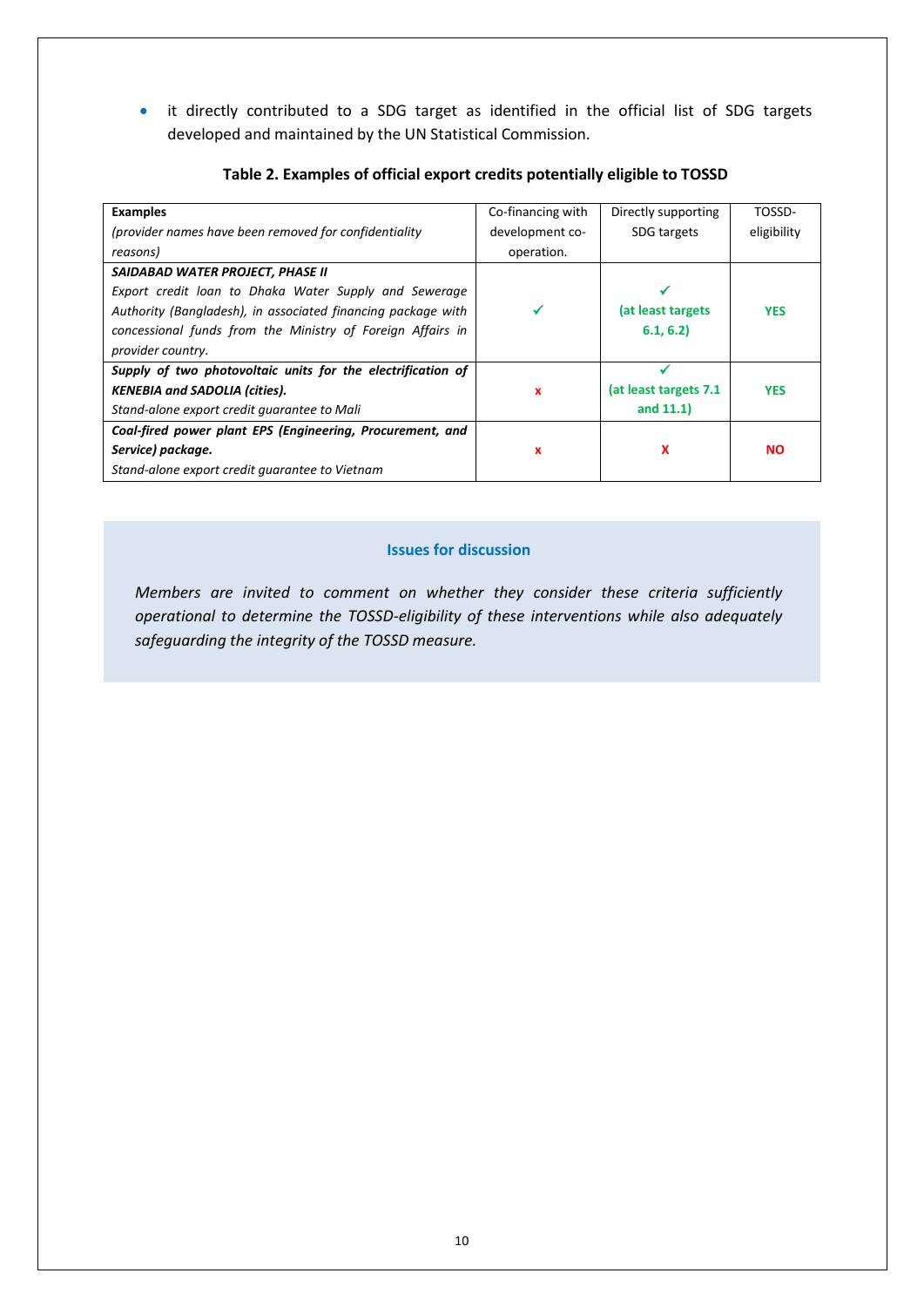#### **Box 2. Basic principles and financial services of islamic finance**

#### *1. Basic principles*

*Islamic finance should comply with the rules of Shariah. The basic principles of Islamic banking are the prohibition of riba (usury) and gharar (ambiguous contracts or deals). It also follows other key precepts, including:* 

- *risk-sharing between providers of funds and entrepreneurs (because interest is prohibited, suppliers of funds become investors instead of creditors and receive returns on profits instead), and*
- *asset-backed (or transaction-backed) investment to ensure a link between the real economy and the financial sector.*

#### *2. Main financial instruments*

*Mudaraba (profit-sharing agreement): Mudaraba is an investment partnership in which the investor provides funds to the investment manager so that the business manager can invest those funds on the investor's behalf. The investor and the investment manager split the profits based on an agreed-upon ratio, but the investor is the one who has to bear all the losses.*

*Musharaka (equity participation): Musharaka is a joint enterprise or partnership structure with profit/loss sharing implications that is used in Islamic finance instead of interest-bearing loans. Musharaka allows each party involved in a business to share the profits and risks. Instead of charging interest as a creditor, the financier will achieve a return in the form of a portion of the actual profits*  earned, according to a predetermined ratio. However, unlike a traditional creditor, the financier will *also share any losses.* 

*Istisna'a (sale agreement): Istisna'a is applicable to assets that are not available or existing at the time of concluding the agreement. The asset can be for example a road, hospital or electricity transmission network, to be delivered on a specific future date. In practice, istisna'a involves two parallel agreements – one between the bank and the buyer and another between the bank and the manufacturer, constructor or supplier – on the asset to be created, based on the specifications outlined by the buyer, at an agreed predetermined price. [The direct link between the financial transaction and productive flows is established through agreement on project specifications and fixed date and place of delivery.]*

*Ijara (leasing): with Ijara, the bank purchases the assets (e.g. machinery or equipment) and leases them to the beneficiary for a specific period of time, up to 20 years. The bank remains the owner of the asset and lease instalments are not considered as debt. After the end of the rental period the bank transfers the ownership of the assets to the lessee as a gift. [This latter feature, specific to the IsDB, warrants the inclusion of leasing operations in the Bank's reporting to DAC statistics, even if leasing is generally excluded.] Leasing contracts are often of very high value (e.g. infrastructure projects).*

*Murabaha (trade with markup or cost-plus sale): under this mechanism, a commodity is exchanged for money, but the seller sells the commodity after declaring both the cost price and the profit margin in order for both to be included in the price of the commodity sold. (It is a condition that the bank buys the requested commodity before selling it on Murabaha to the buyer.)*

*Other sales contracts: deferred-payment sale (bay' mu'ajjal) and deferred-delivery sale (bay'salam) contracts, in addition to spot sales, are used for conducting credit sales. In a deferred-payment sale, delivery of the product is taken on the spot but delivery of the payment is delayed for an agreed period. Payment can be made in a lump sum or in installments, provided there is no extra charge for the delay. A deferred-delivery sale is similar to a forward contract where delivery of the product is in the future in exchange for payment on the spot market.*

*Sukuk (bonds): while a conventional bond is a promise to repay a loan, Sukuk constitute partial ownership in a debt (Sukuk Murabaha), asset (Sukuk Al Ijara), project (Sukuk Al Istisna), business (Sukuk Al Musharaka), or investment (Sukuk Al Istithmar).*

*Takaful (insurance): Under a takaful, subscribers pay a certain amount, which is deposited into a pool of liquidity with other subscribers' contributions. Insured losses are paid out of that pool. In effect, a*  takaful is a mutual aid society in which the aim is not profit. However, a company may invest the pool *of liquidity in sharia-compliant instruments and may keep a management fee.*

*Sources: mainly based on documentation obtained from the Islamic Development Bank and research on the internet.*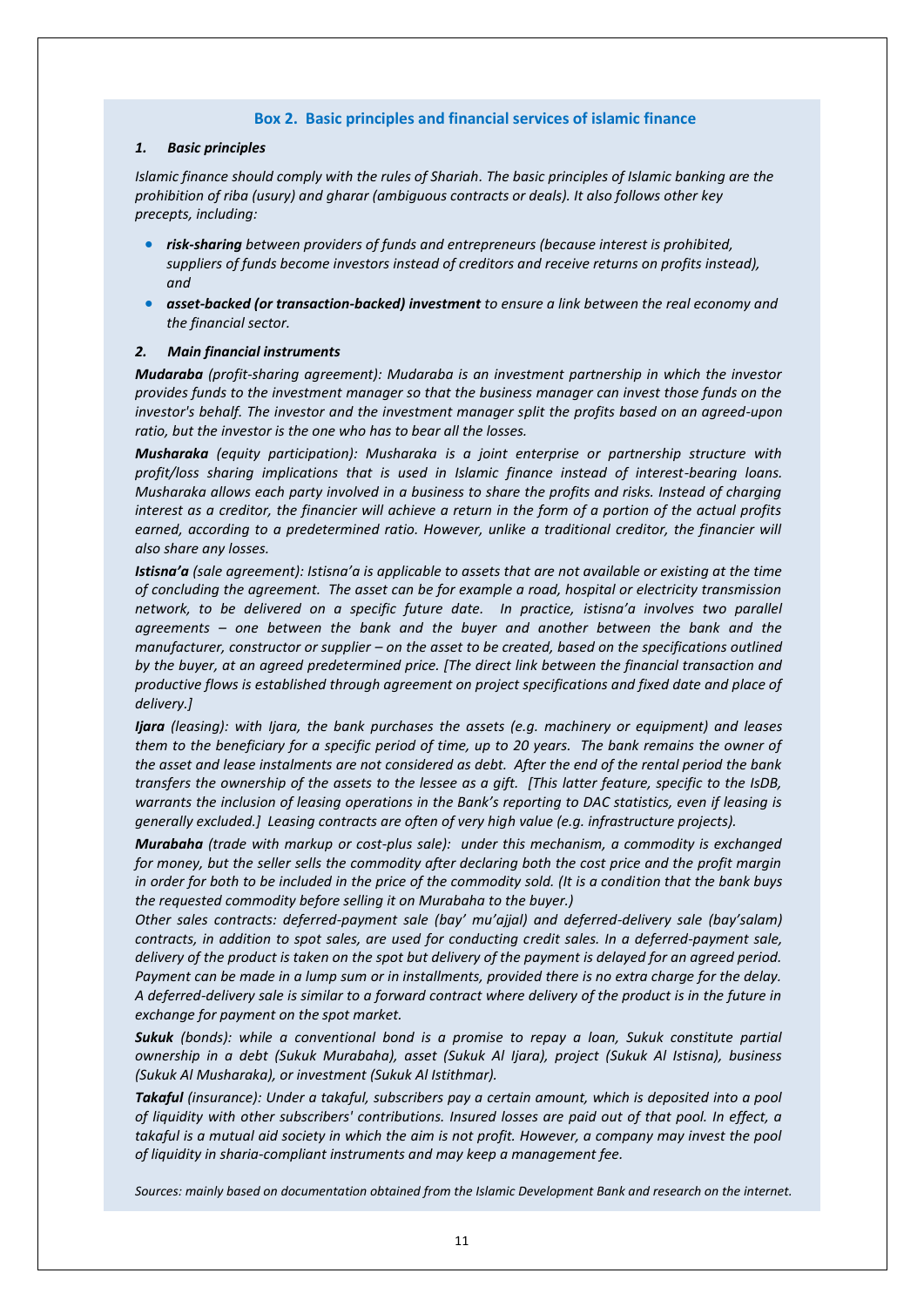# *c) Principles underpinning the measurement of resources mobilised from the private sector*

22. The objective of measuring mobilisation in the TOSSD framework is to ensure data are available that capture the full value of all SDG-relevant finance, including complex developmental project financing arrangements. Because providers are aware of the associated contractual arrangements and may have this information readily available in their project databases, the relevant data could be integrated in the TOSSD reporting system. At the same time, the complexity of certain financing operations creates risks of double-counting and the artificial inflation of data. Accordingly, it will be very important to develop clear guidance about who is reporting, and what amount of resources are reported, given that there may be multiple providers involved in a given developmental project financing arrangement reported in the TOSSD system. The project identifier (or TOSSD ID number in figure 2) could be helpful to ensure different provider resources are clearly distinguished without inflating figures or double-counting,

23. As mentioned in Section II above, in July the Task Force agreed that the amount of resources mobilised from the private sector as a consequence of official development finance interventions would be part of the TOSSD framework but presented separately. A first discussion was also held on the methodologies to be used to capture this information. The Secretariat presented relevant methodological work carried out by the OECD so far in this area.<sup>6</sup> In general, Task Force members considered this work useful for TOSSD reporting purposes, highlighting the importance of ensuring that the measure only includes resources mobilised where a causal link with the official intervention could be demonstrated. At the same time, they encouraged continued work by the OECD covering a broader range of instruments and financing situations, including complex financing arrangements where multiple actors and instruments interact and cases where it might be difficult to properly link mobilisation to specific interventions (e.g. where a recipient government guarantees local entities which may also benefit from external support).

24. It will be important to agree on a number of key principles underpinning the measurement of amounts mobilised at the international level. In this regard, the Secretariat proposes that the methodologies used to capture resources mobilised from the private sector in the TOSSD framework should strive to be:

- conservative in terms of causality assumptions (for some investments it can be quite complex to prove that private financiers would not have invested without the official intervention);
- avoid double-counting (applying a method that ensures the private resources are not counted several times); and
- pragmatic in terms of point of measurement and data availability.

1

25. At the July meeting, Task Force members requested more information about the similarities and differences between the OECD's and other existing metrics on mobilisation. Over the past three years the OECD has collaborated with DFI experts, the OECD-hosted Research Collaborative on tracking private climate finance and the MDB Task Force on Measuring Private Investment Catalysation in order to enhance convergence in statistical measurement approaches across the

<sup>6</sup> Methodologies have been developed for five major instruments: guarantees, syndicated loans, shares in collective investment vehicles, direct investment in companies and credit lines (more information at: [http://www.oecd.org/dac/stats/mobilisation.htm\)](http://www.oecd.org/dac/stats/mobilisation.htm). Work is ongoing to develop methodologies for measuring other instruments such as project finance structures and interlinked leveraging instruments.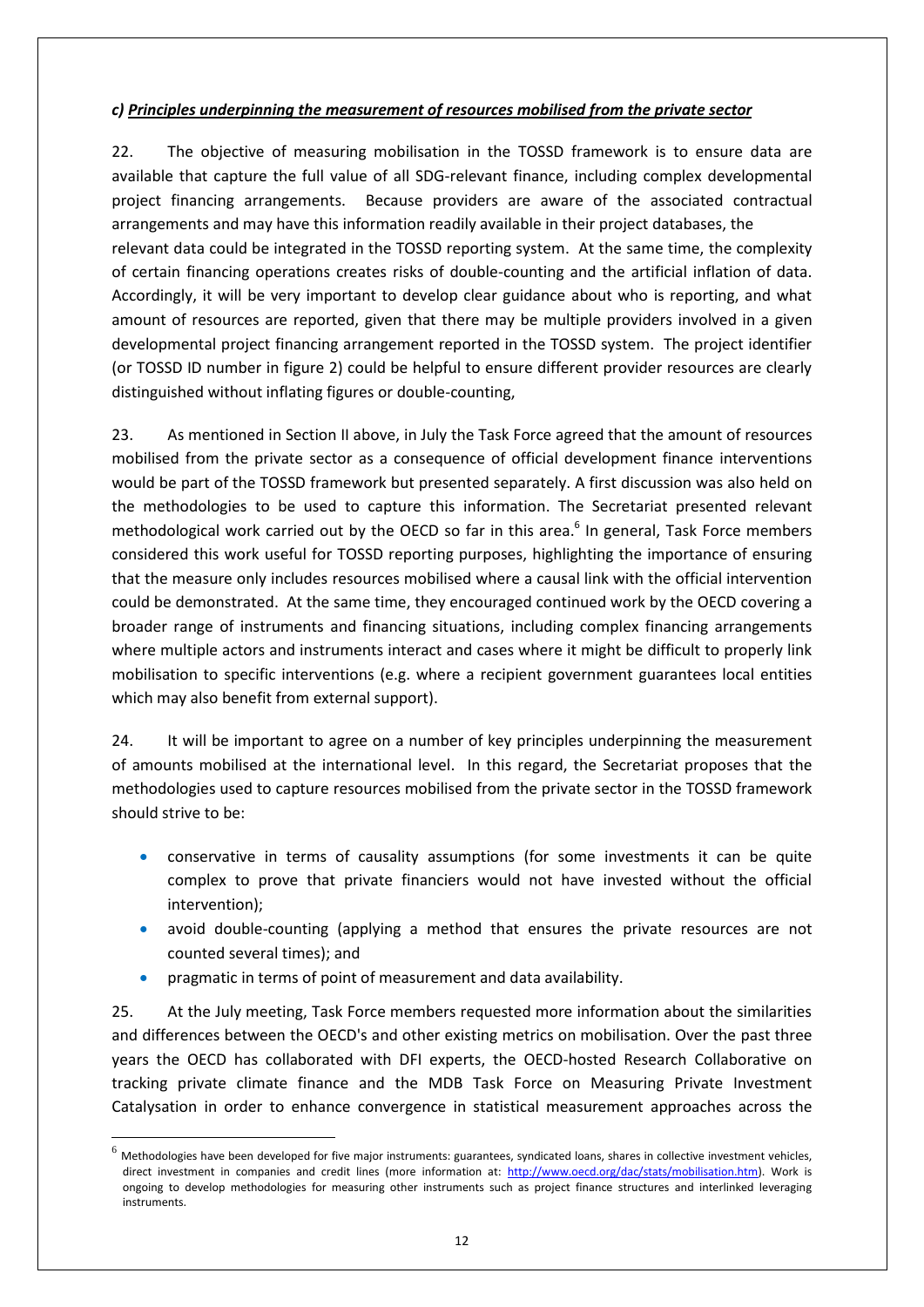international community. This work has also involved agreeing on a common narrative across different institutions regarding inevitable differences (see box 3 below and also the MDB reference guide<sup>7</sup>).

## **Box 3. Similarities and differences between the OECD and MDB methodologies for measuring mobilisation**

**Both approaches have common underlying principles, but the scope of application and formulas used are different.**

#### *Similarities*

- *Both seek to measure the mobilisation of private finance achieved through public interventions for the benefit of developing countries.*
- *Both only attribute private investment mobilised where there is i) a concrete link with or ii) the direct and active involvement of a public institution.*
- *Both rely on validating evidence of the public institutions' mobilisation effect.*

#### *Differences*

- *The OECD-DAC approach aims to develop a standard for measuring the mobilisation effect of public interventions, while avoiding double-counting at the international level. Amounts of private finance mobilised are attributed to all public institutions involved in a transaction. The MDB approach prorates the amounts mobilised among the MDBs only (i.e. no attribution to resources mobilised by bilateral providers or local actors).*
- *The OECD-DAC approach only measures the "direct" mobilisation effect, while the MDBs also aim to capture more "indirect" mobilisation (the catalytic effect of public interventions). Indirect mobilisation is considered more difficult to measure statistically.*
- The OECD-DAC approach to measuring mobilisation is a work in progress. So far, it *covers five types of instruments/mechanisms: guarantees, syndicated loans, shares in CIVs, credit lines and direct investment in companies. Work is scheduled in 2017/18 to cover a broader range of leveraging instruments such as standard loans and grants in cofinancing schemes with the private sector. The MDB approach covers all instruments.*

#### *MDB reporting to the DAC on their mobilisation activities*

 *MDBs report their activities to the DAC on a regular basis following the OECD-DAC approach to ensure comparability across reporting institutions and to avoid doublecounting at the international level.* 

**<sup>.</sup>**  $7$  The MDB reference guide is available online at:

[http://documents.worldbank.org/curated/en/495061492543870701/pdf/114403-PUBLIC-PrivInvestMob-Ref-Guide-Aug-14-2017.pdf.](http://documents.worldbank.org/curated/en/495061492543870701/pdf/114403-PUBLIC-PrivInvestMob-Ref-Guide-Aug-14-2017.pdf) See page 13.